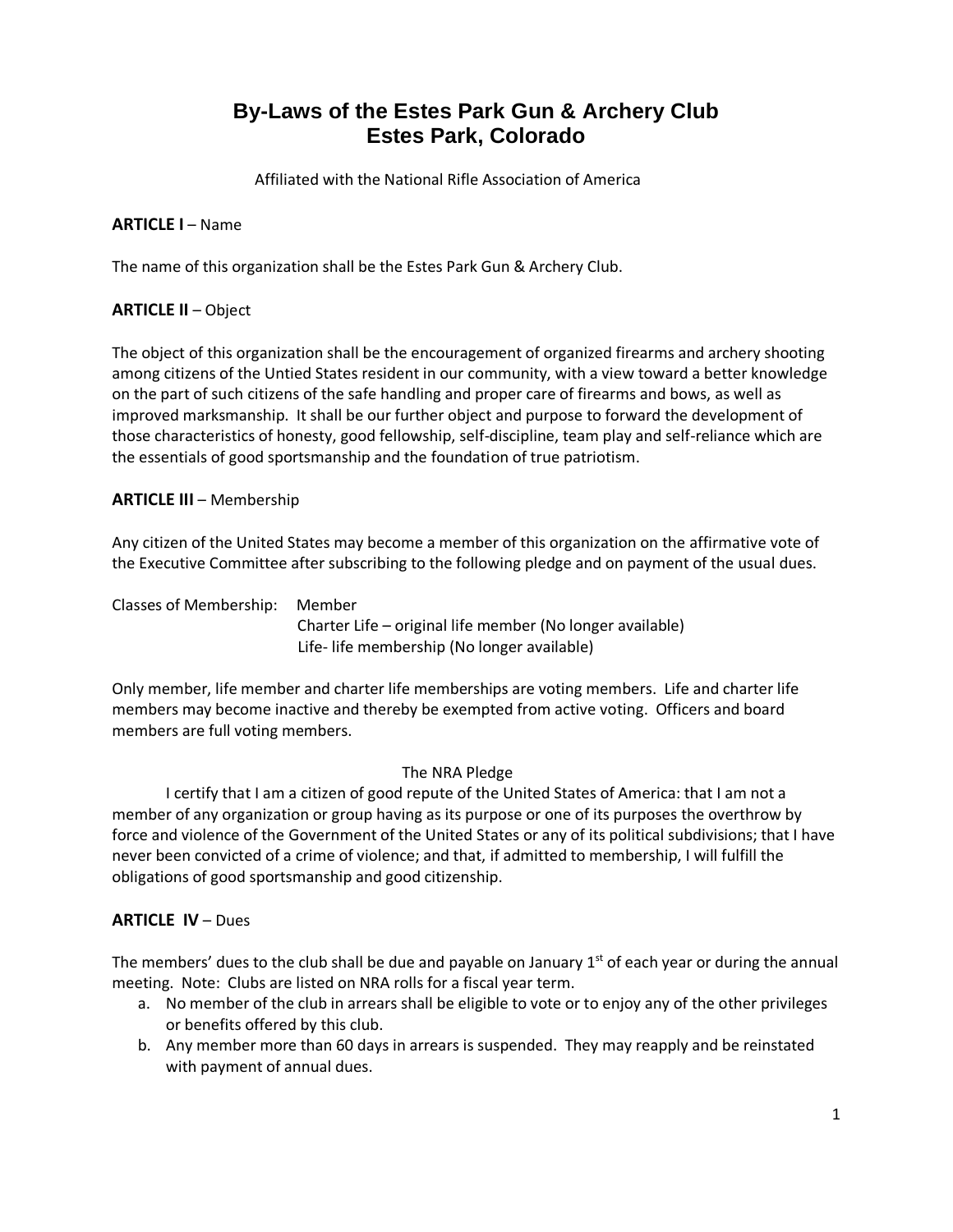# **ARTICLE V** – Meetings

**ANNUAL MEETING**: The annual meeting of the club shall be held in January of each year at the place specified by the Board of Directors. The membership will receive written notice of the time and location not less than one week prior to the meeting date. If the annual meeting shall not take place at the time fixed it shall be held within a reasonable time thereafter, and the officers shall hold over until their successors shall have been elected.

**REGULAR MEETINGS**: The regular business meeting of the club shall be called by the Board of Directors as to date, time, and place.

**SPECIAL MEETING**: A special meeting of the club may be held at any time upon the call of the President or upon the call of the Board of Directors, or upon the demand in writing, stating the object of the proposed meeting, and signed by not less than 20% of the members entitled to vote. Notice of the time, place and object of any special meeting shall be given all officers and members in good standing in writing by United States mail not less than seven days prior to the date fixed for the holding of the meeting. The place of such special meeting shall be fixed by the Board of Directors.

**QUORUM**: A quorum shall constitute those members at the annual meeting who are entitled to vote but not less than 5% of the total-voting members.

## **ARTICLE VI** – Officers

- a. The officers of this club shall be a President,  $1^{st}$  Vice President,  $2^{nd}$  Vice President, Secretary, Treasurer , and will make up the Executive Committee of the Board of Directors. They shall be elected by a majority vote by ballot of the members in good standing present at the annual meeting of the club. They shall hold their office for one year or until their successors are elected. No officer can be re-elected after serving three consecutive terms (3 years). After a one year absence they can then be re-elected as an officer of the Executive Committee. There shall be a Board of Directors consisting of the immediate past president for a term of one year and four elected members for a term of three years each, one to be elected each year when their term expires. The Officers as the Executive Committee, and the 3 year term elected members as Board Members, acting together, shall constitute the Board of Directors.
- b. The Board of Directors shall have general supervision and control of all the activities of the club.
- c. Meetings of the Board of Directors shall be held at such time and place as the Directors may determine. Special meetings may be held at any time on call of the President or on demand, in writing to the Secretary, by three members of the Directors. A special meeting for the Executive Committee can be called separately by the call of the president or any officer.
- d. Five members of the Board of Directors shall constitute a quorum.
- e. Resignation of any officer may be accepted by a majority vote of the remaining members of the Board of Directors.
- f. A vacancy in the Board of Directors shall be filled by a majority vote of the remaining members of the Board of Directors. However, if more than one vacancy exists a special meeting of the club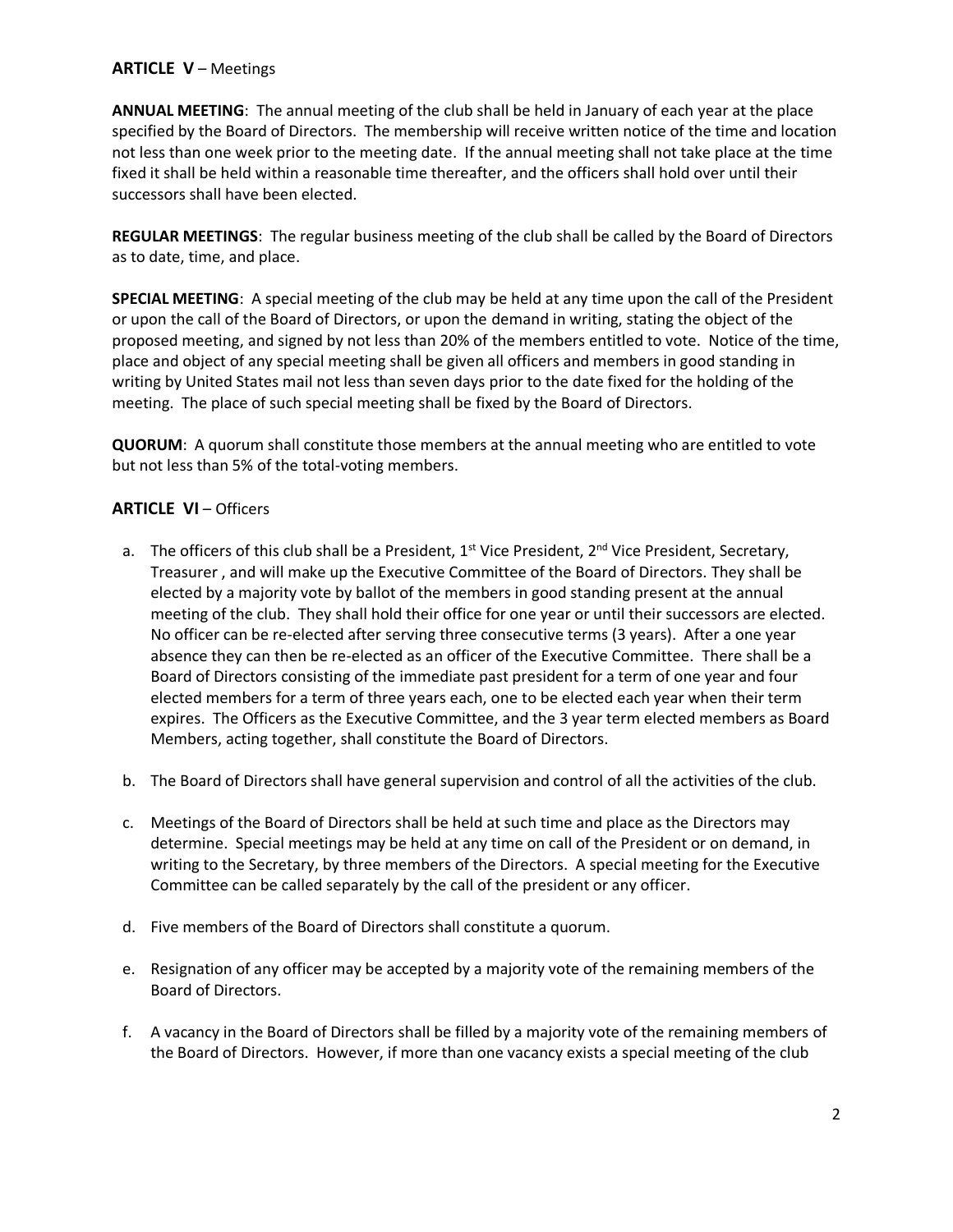shall be called and new officers shall be elected to fill the vacancies until the date of the next annual meeting as provided in paragraph (a.) above.

- g. The officers of the club shall maintain individual membership in the National Rifle Association for their tenure in office.
- h. Dishonesty Bond and Director/Officer Liability Insurance will be provided by the Club.
- i. The Board of Directors cannot make loans.

## **Article VII**- Duties of Officers

**PRESIDENT**: The President shall preside at all meetings of the club and of the Board of Directors. He/she shall be a member ex-officio of all regular and special committees, and shall perform all such other duties as usually pertain to his office.

1<sup>st</sup> VICE PRESIDENT: The 1<sup>st</sup> Vice president shall perform the duties of the President in his/her absence or at his/her request. The  $1<sup>st</sup> VP$  shall have charge of the ranges of the club and have a working knowledge of all equipment at the ranges and the duties of the clubs Range Officers. He/she shall have charge of all firearm instruction with the authority to appoint assistants. He/she will be involved with the arranging of any competitions.

2<sup>nd</sup> VICE PRESIDENT: The 2<sup>nd</sup> Vice president shall perform the duties of the 1<sup>st</sup> Vice president in his/her absence or as requested and duties as assigned.

**SECRETARY**: The Secretary shall conduct all official correspondence pertaining to the proper preparation and forwarding of all reports required of the club by the National Rifle Association and by the Director of Civilian Marksmanship. He/she shall notify the members of the Board of Directors of all meetings and shall notify all members of special and annual meetings, as required in ARTICLE V. He/she shall keep a true record of all meetings of the Board of Directors and of the club and have the custody of the books and papers of the club, except the Treasurers' books of account. All applications for membership in the club shall be made to the Secretary. He/she shall be responsible for the collection of all fees and dues and shall remit the same to the Treasurer, taking his proper receipt therefore. He/she shall be responsible for re-affiliating the club annually with the National Rifle Association.

**TREASURER**: The Treasurer shall have charge of all funds of the club and place the same in such bank or banks as may be approved by the Board of Directors. Such money shall only be withdrawn by Electronic Payment pre-approved by the Board of Directors, or by check with two signatures required for payment of such bills as shall have been approved by the Board of Directors. The Treasurer shall keep an accurate account of all his transactions and render a detailed report with vouchers at any meeting of the Board of Directors when requested and an annual report to the organization at its annual meeting. A volunteer committee of 2 to 3 Club members not of the Board of Directors will conduct a review of the Club's financial records shortly after the Annual Meeting and following with a written report to the Board of Directors for filing in Club records as well as a verbal report to the Board.

## **ARTICLE VIII**- Suspension or Expulsion

a. Any officer or board member may be removed by a two-thirds vote of the club members in good standing present at any special meeting called for this purpose. No vote on suspension or removal may be taken unless at least fifteen days' notice in writing shall have been given to the